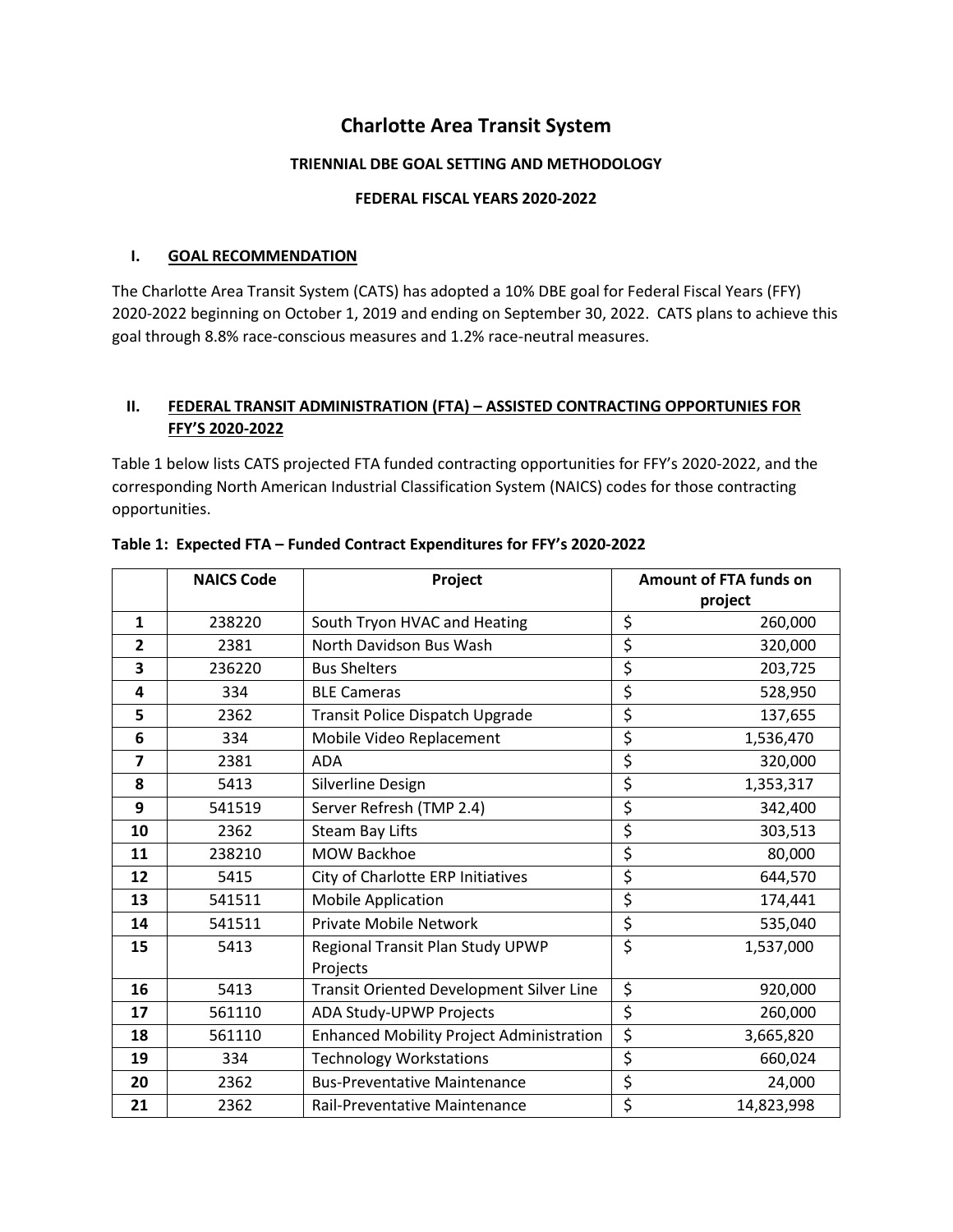| 2362 | STS-Preventative Maintenance           |  | 7,478,134  |
|------|----------------------------------------|--|------------|
|      | Total FTA Assisted Contract Funds   \$ |  | 36,109,057 |

### **III. DETERMINATION OF LOCAL MARKET AREA**

The State of North Carolina was used as the relevant market area, CATS conducted a thorough analysis of the FTA assisted contracting opportunities, available contractors and consultants, and certified DBE firms. Line item work descriptions for similar past projects during the FFY 2010-2016 were reviewed and used to assign the most relevant NAICS codes.

# **IV. GOAL METHODOLOGY**

As shown below, CATS developed its goal by calculating a weighted based figure in Step 1 and adjusting the goal based upon available evidence in Step 2.

### **Step One: Determination of a Base Figure**

CATS developed a base figure of the ready willing, and able DBE vendors as a percentage of all ready willing and able firms in CATS market area. The North Carolina Unified Certification Program (UCP) DBE Directory was used to estimate the number of ready, willing, and able DBE contractors per NAICS code in the market area. To determine the number of overall firms, CATS used the US Census Bureau's County Business Pattern (CBP) database. To ensure consistency in the calculation, CATS used the same NAICS codes when compiling the number of DBE vendors and total number of DBE firms.

| Relative Base Figure         | $=$ | Ready willing and able DBE's (data source = NCDOT UCP)<br>All ready, willing and able businesses<br>(data source = CBP, which includes DBE's and non-DBE's) |
|------------------------------|-----|-------------------------------------------------------------------------------------------------------------------------------------------------------------|
| Relative Base Figure of 6.5% | $=$ | 2351 DBE's<br>36,172 Total Businesses                                                                                                                       |

CATS then weighted the base figure in Table 2 and Table 3 by incorporating the amount of FTA funded dollars that are expected to be expended under each NAICS code.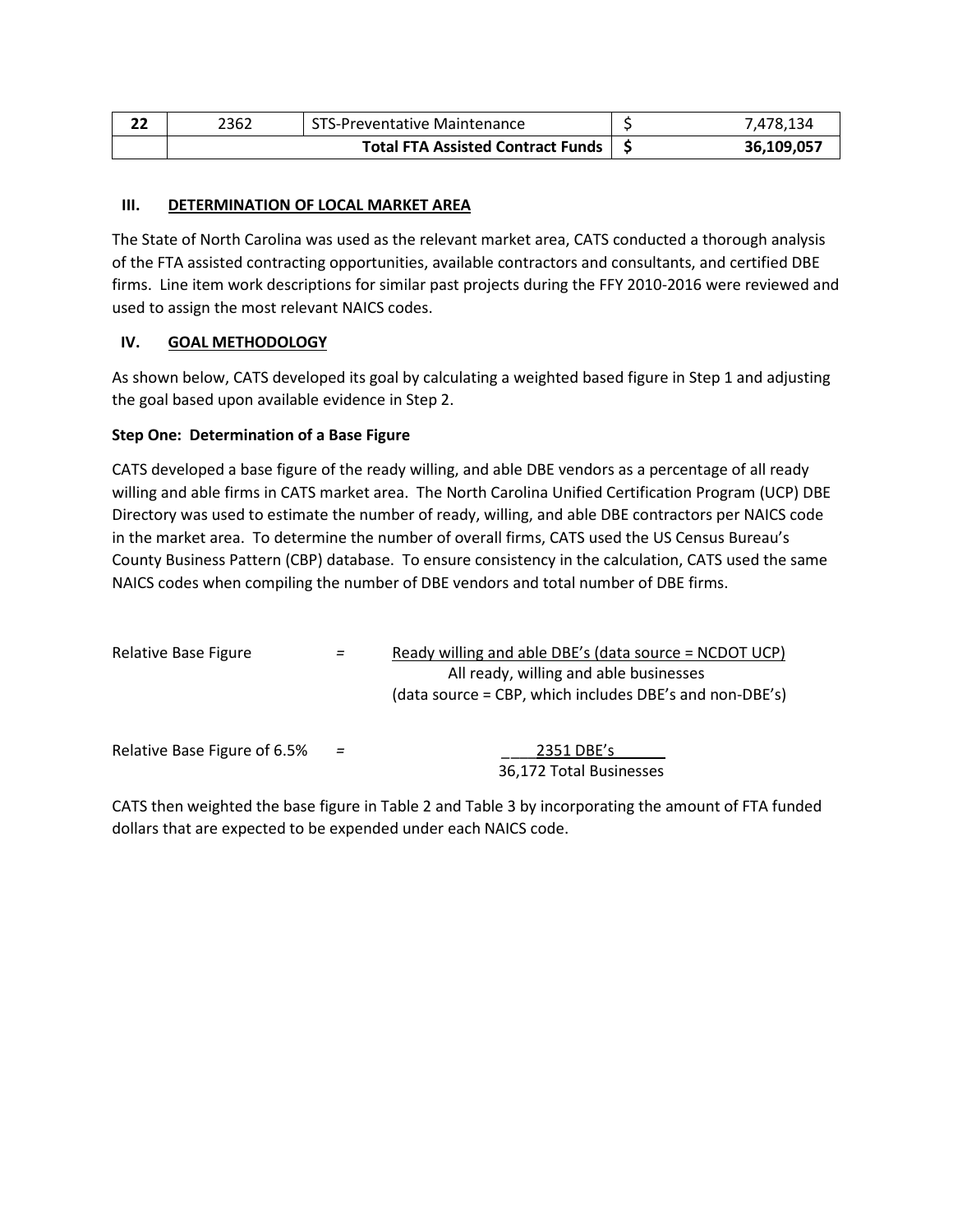|                         | <b>NAICS</b><br>Code | Project                                                    | <b>Number of</b><br><b>DBE's available</b><br>to perform work | <b>Number of all</b><br>firms available<br>(including DBE's) | <b>Relative</b><br>availability |
|-------------------------|----------------------|------------------------------------------------------------|---------------------------------------------------------------|--------------------------------------------------------------|---------------------------------|
| $\mathbf{1}$            | 238220               | South Tryon HVAC and Heating                               | 21                                                            | 3310                                                         | 0.00634                         |
| $\overline{\mathbf{2}}$ |                      | North Davidson Bus Wash                                    | 139                                                           |                                                              |                                 |
|                         | 2381                 |                                                            |                                                               | 2809                                                         | 0.04948                         |
| 3                       | 236220               | <b>Bus Shelters</b>                                        | 120                                                           | 1129                                                         | 0.10629                         |
| 4                       | 334                  | <b>BLE Cameras</b>                                         | 11                                                            | 223                                                          | 0.04933                         |
| 5                       | 2362                 | Transit Police Dispatch Upgrade                            | 129                                                           | 1209                                                         | 0.10670                         |
| 6                       | 334                  | Mobile Video Replacement                                   | 11                                                            | 223                                                          | 0.04933                         |
| 7                       | 2381                 | <b>ADA</b>                                                 | 129                                                           | 1209                                                         | 0.10670                         |
| 8                       | 5413                 | Silverline Design                                          | 286                                                           | 3223                                                         | 0.08874                         |
| 9                       | 541519               | Server Refresh (TMP 2.4)                                   | 41                                                            | 205                                                          | 0.20000                         |
| 10                      | 2362                 | <b>Steam Bay Lifts</b>                                     | 129                                                           | 1209                                                         | 0.10670                         |
| 11                      | 238210               | <b>MOW Backhoe</b>                                         | 67                                                            | 2497                                                         | 0.02683                         |
| 12                      | 5415                 | City of Charlotte ERP Initiatives                          | 104                                                           | 3654                                                         | 0.02846                         |
| 13                      | 541511               | <b>Mobile Application</b>                                  | 60                                                            | 1668                                                         | 0.03597                         |
| 14                      | 541511               | <b>Private Mobile Network</b>                              | 60                                                            | 1668                                                         | 0.03597                         |
| 15                      | 5413                 | <b>Regional Transit Plan Study</b><br><b>UPWP Projects</b> | 286                                                           | 3223                                                         | 0.08874                         |
| 16                      | 5413                 | <b>Transit Oriented Development</b><br><b>Silver Line</b>  | 286                                                           | 3223                                                         | 0.08874                         |
| 17                      | 561110               | ADA Study-UPWP Projects                                    | 37                                                            | 820                                                          | 0.04512                         |
| 18                      | 561110               | <b>Enhanced Mobility Project</b><br>Administration         | 37                                                            | 820                                                          | 0.04512                         |
| 19                      | 334                  | <b>Technology Workstations</b>                             | 11                                                            | 223                                                          | 0.04933                         |
| 20                      | 2362                 | <b>Bus-Preventative Maintenance</b>                        | 129                                                           | 1209                                                         | 0.10670                         |
| 21                      | 2362                 | Rail-Preventative Maintenance                              | 129                                                           | 1209                                                         | 0.10670                         |
| 22                      | 2362                 | <b>STS-Preventative Maintenance</b>                        | 129                                                           | 1209                                                         | 0.10670                         |
|                         |                      |                                                            | 2351                                                          | 36172                                                        | 0.06500                         |

**Table 2: Determine relative availability of DBE's by NAICS Code:**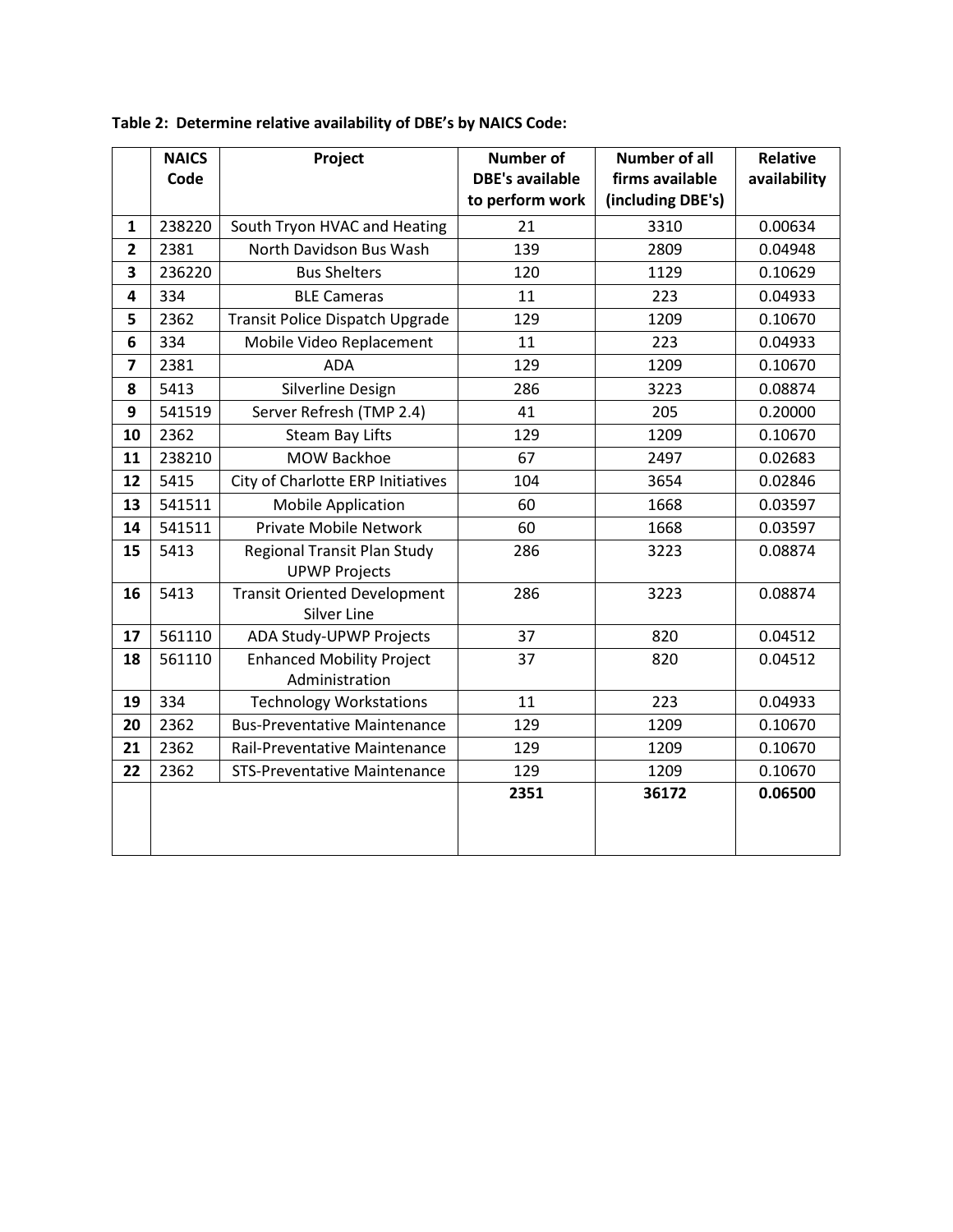# **Table 3: Weighting Calculations:**

|                         | <b>NAICS</b> | Project                                             | Weight  | $\pmb{\mathsf{x}}$ | <b>Relative availability</b> | Weighted      |
|-------------------------|--------------|-----------------------------------------------------|---------|--------------------|------------------------------|---------------|
|                         | Code         |                                                     |         |                    |                              | <b>Base</b>   |
|                         |              |                                                     |         |                    |                              | <b>Figure</b> |
| 1                       | 238220       | South Tryon HVAC and<br>Heating                     | 0.00720 | x                  | 0.00634                      | 0.00005       |
| $\mathbf{2}$            | 2381         | North Davidson Bus Wash                             | 0.00886 | $\pmb{\times}$     | 0.01615                      | 0.00044       |
| 3                       | 236220       | <b>Bus Shelters</b>                                 | 0.00564 | x                  | 0.10629                      | 0.00060       |
| 4                       | 334          | <b>BLE Cameras</b>                                  | 0.01465 | x                  | 0.00523                      | 0.00072       |
| 5                       | 2362         | <b>Transit Police Dispatch</b><br>Upgrade           | 0.00381 | x                  | 0.10670                      | 0.00041       |
| 6                       | 334          | Mobile Video Replacement                            | 0.04255 | $\pmb{\times}$     | 0.00523                      | 0.00210       |
| $\overline{\mathbf{z}}$ | 2381         | <b>ADA</b>                                          | 0.00886 | x                  | 0.00214                      | 0.00095       |
| 8                       | 5413         | Silverline Design                                   | 0.03748 | x                  | 0.08874                      | 0.00333       |
| 9                       | 541519       | Server Refresh (TMP 2.4)                            | 0.00948 | x                  | 0.04453                      | 0.00190       |
| 10                      | 2362         | <b>Steam Bay Lifts</b>                              | 0.00841 | X                  | 0.10670                      | 0.00090       |
| 11                      | 238210       | <b>MOW Backhoe</b>                                  | 0.00222 | X                  | 0.02683                      | 0.00006       |
| 12                      | 5415         | City of Charlotte ERP                               | 0.01785 | x                  | 0.02846                      | 0.00051       |
|                         |              | Initiatives                                         |         |                    |                              |               |
| 13                      | 541511       | <b>Mobile Application</b>                           | 0.00483 | $\pmb{\times}$     | 0.03597                      | 0.00017       |
| 14                      | 541511       | <b>Private Mobile Network</b>                       | 0.01482 | X                  | 0.03597                      | 0.00053       |
| 15                      | 5413         | Regional Transit Plan Study<br><b>UPWP Projects</b> | 0.04257 | x                  | 0.08874                      | 0.00378       |
| 16                      | 5413         | <b>Transit Oriented</b><br>Development Silver Line  | 0.02548 | x                  | 0.08874                      | 0.00226       |
| 17                      | 561110       | ADA Study-UPWP Projects                             | 0.00720 | $\pmb{\mathsf{x}}$ | 0.00214                      | 0.00032       |
| 18                      | 561110       | <b>Enhanced Mobility Project</b><br>Administration  | 0.10152 | x                  | 0.00214                      | 0.00458       |
| 19                      | 334          | <b>Technology Workstations</b>                      | 0.01828 | x                  | 0.02683                      | 0.00090       |
| 20                      | 2362         | <b>Bus-Preventative</b><br>Maintenance              | 0.00066 | x                  | 0.10670                      | 0.00007       |
| 21                      | 2362         | Rail-Preventative<br>Maintenance                    | 0.41053 | $\pmb{\mathsf{x}}$ | 0.10670                      | 0.04380       |
| 22                      | 2362         | STS-Preventative<br>Maintenance                     | 0.20710 | X                  | 0.10670                      | 0.02210       |
|                         |              |                                                     |         |                    | <b>Total</b>                 | 0.09047       |
|                         |              |                                                     |         |                    | Expressed as a % $(*100)$    | 9.05%         |
|                         |              |                                                     |         |                    |                              |               |
|                         |              |                                                     |         |                    | <b>Weighted Base Figure:</b> | 9.05%         |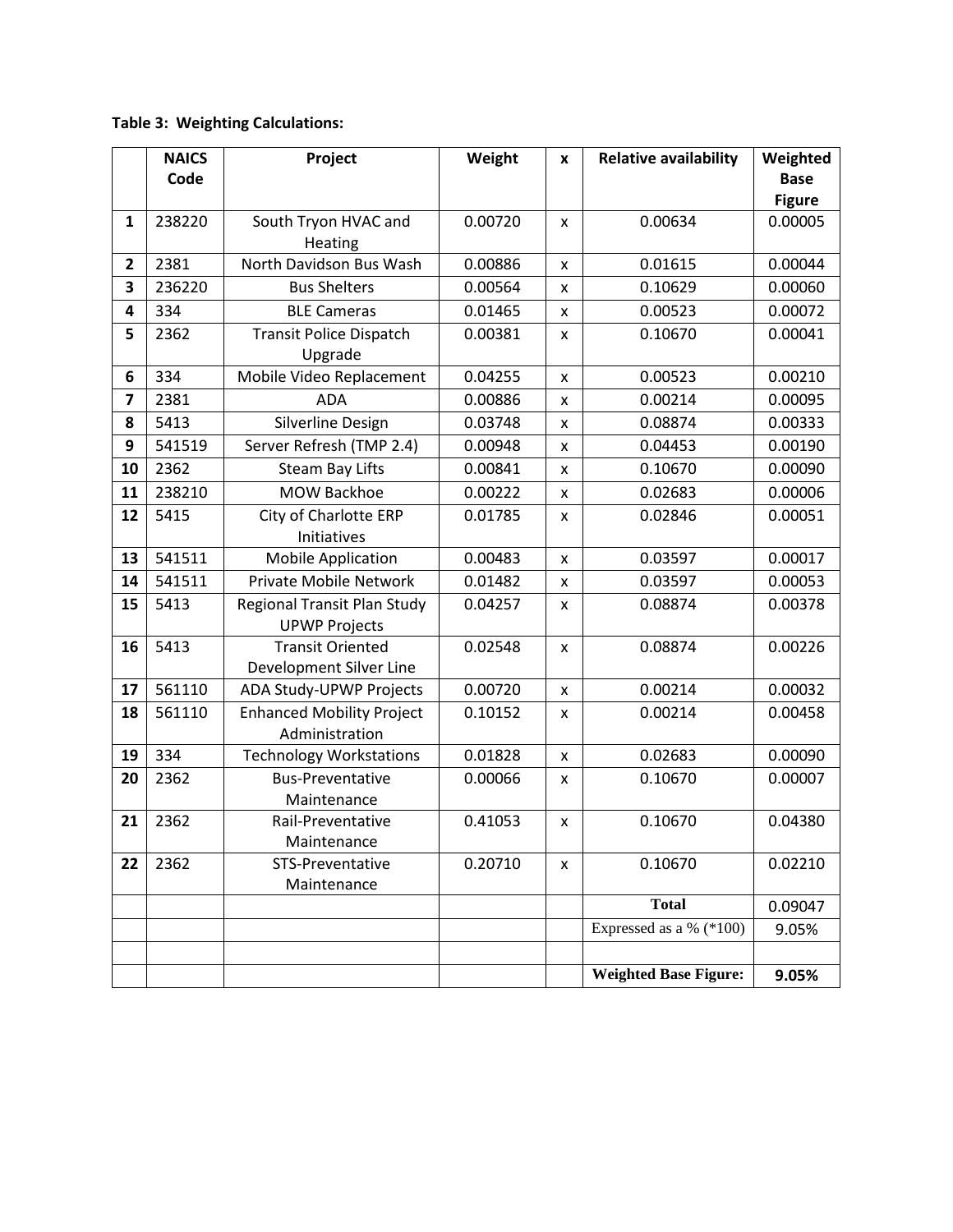### **Step Two: Adjusting the Base Figure**

In Step 2, CATS considered all available evidence whether it should adjust its goal from the weighted base figure found in Step 1. CATS first examined its past DBE participation and determined that its FFY's 2015-2018 contracting opportunities were similar to the expected contracting opportunities for FFY's 2020-2022. As a result, CATS determined that it should adjust its goal based on past participation. Table 4 below shows past DBE participation for FFY's 2015-2018

# **Table 4 DBE Past Participation**

| rear                                    | FFV 4F<br>ᅟᅩ | FFV 4C<br>-- | FFW47 | FFV 10<br>ТC |
|-----------------------------------------|--------------|--------------|-------|--------------|
| )RF<br>- -<br>hievement<br>$\mathbf{A}$ | 7%           | 8.9%         | 11.2% | $1.1\%$      |

CATS determined the median past participation percentage by arranging the DBE achievement rates from lowest to highest in Table 5.

# **Table 5: DBE Achievement Numerical Order**

| Year                       | FFV 4 F | TIVAC | FFV40 | -- 745 |
|----------------------------|---------|-------|-------|--------|
|                            | ᆦ       | 10    | ΙŌ    |        |
| )BF<br>. AChi<br>hievement | 7%      | 8.9%  | -1.1% | 1.2%   |

Because there were an even number of values. CATS added the middle two figures and averaged them, resulting in a mean of  $10\%$  (8.9 + 11.1) divided by 2.

$$
8.9 + 11.1 = 20 \qquad \qquad 20 / 2 = 10\%
$$

CATS then added the weighted base figure of 9% (found in Step 1) to the median of the past 4 years of 10% (found in Step 2) and divided by 2.

9 + 10 = 19 18 / 2 = 9.5% rounded to **10%**

When adjusting for past participation, the **DBE goal is now 10%**

CATS also reviewed the 2017 City of Charlotte's Disparity Study Executive Summary can be found here: https://charlottenc.gov/finance/procurement/cbi/Documents/2017%20Disparity%20Study%20Executiv e%20Summary.pdf .

The study found that all relative women and minority groups showed a disparity on contracts without spending goals, and that the City's use of minority spending goals was effective in encouraging the participation of minority owned businesses and woman owned businesses in its contracts. Moreover, "…those results indicate that when the City does not use race-conscious and gender conscious measures, all relevant business groups suffer from substantial underutilization in City contracting..."

CATS considered the disparity results and feels that the results substantiate its use of race-conscious measures in the award of its contracts, in order to effectively garner participation from all minority groups.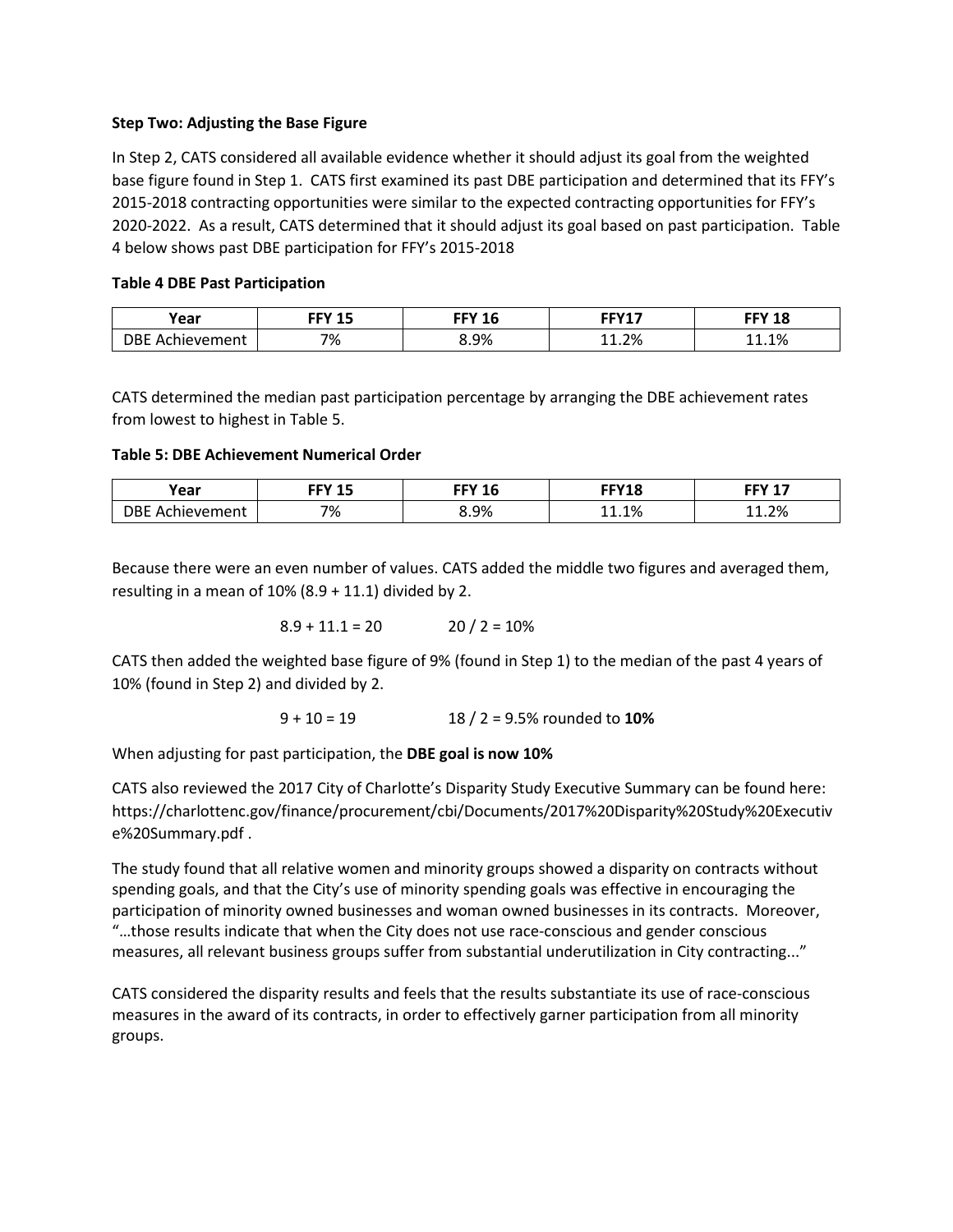#### **Utilization of Race Neutral and Race Conscious Measures**

CATS used DBE participation from its previous four (4) FFY's 2015-2018, to help determine its race neutral /race conscious breakdown.

| Year             | <b>FFY 2015</b> | <b>FFY 2016</b> | <b>FFY2017</b> | <b>FFY 2018</b> |
|------------------|-----------------|-----------------|----------------|-----------------|
| <b>DBE Goal</b>  | 17.2%           | 9%              | 10.5%          | 10.5%           |
| (RC/RN)          | (15.8/1.4)      | (8.15/0.85)     | (9.4/1.1)      | (9.4/1.1)       |
| Achievement      |                 | 8.9             | 11.2           | 11.1            |
| (RC/RN)          | (5.5/1.4)       | (5.2/3.7)       | (10.5/0.7)     | (10.6/0.5)      |
| Achievement-Goal | $-10.2$         | $-0.1$          | $+0.7$         | $+0.6$          |

| Table 6: DBE Goal, Achievement, and RC/RN Breakdown |  |
|-----------------------------------------------------|--|
|-----------------------------------------------------|--|

**Step 1:** Divide the total race-neutral achievement by the total goal achievement

RN Goal plus Percent Goal Exceeded, divided by Achievement

 $1.4 + (-10.2) = -8.8 \div 7 = -1.2571$ 

 $3.7 + (-0.1) = 3.6 \div 8.9 = 0.4045$ 

 $0.7 + 0.7 = 1.4 \div 11.2 = 0.1250$ 

 $0.5 + 0.6 = 1.1 \div 11.1 = 0.0990$ 

Median of -1.2571, 0.0990, 0.125, 0.4045 equals (0.0990 +0.125)/2 = 0.112 or 11.2%

**Step 2:** Apply median race-neutral percentage from prior four years (11.2%) to current goal 10% 0.112 x 0.10 = 0.0112 or 1.12% rounded up to **1.2%** and the race conscious percentage is **8.8%**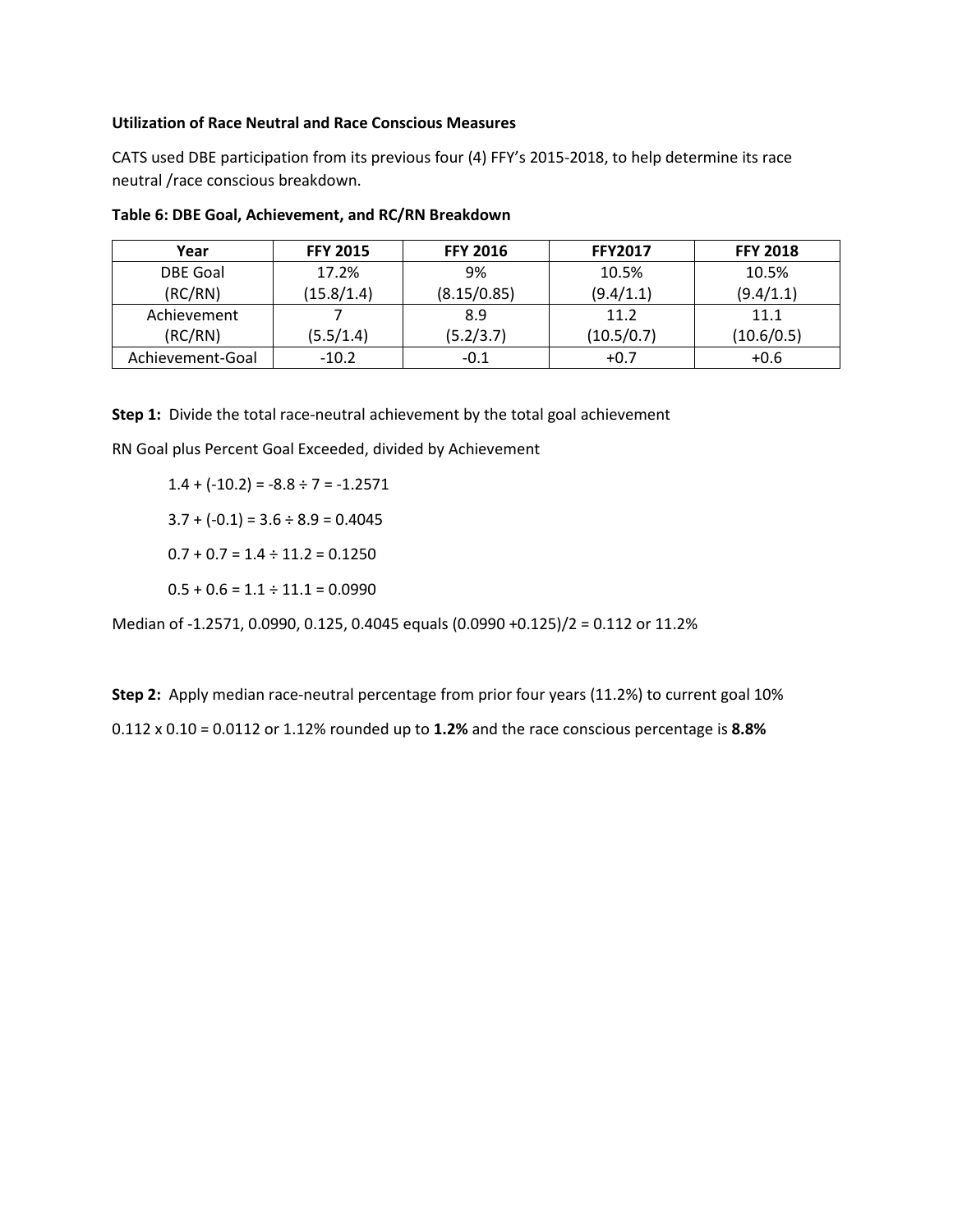CATS thinks that it can achieve the **1.2% Race Neutral** measure by taking the following actions:

- 1. Continuing to coordinate with its internal divisions to unbundle large contracts and present opportunities for DBE's to secure prime contracts. CATS has effectively unbundled large contracts in order to give DBE businesses more opportunities to bid on projects, as both subcontractors as well as prime contractors.
- 2. Working with other City departments to target contracting opportunities in technical, engineering, and specialty trade areas. CATS is continuously adjusting its bidders lists by collecting more robust data about firms that bid on CATS contracts. CATS will use this bidders list to better identify future contracting opportunities for DBE's and other small businesses.
- 3. Conducting information sessions, training and partnering opportunities for DBE and small businesses. CATS partners with groups such as NCDOT Workforce Development, Central Piedmont Community College, Charlotte Business Resources, and USDOT Small Business Resource Center to provide training to DBE's and small businesses on bonding, financing, accounting, estimating, and general business development. CATS plans to continue to partnerships in the future.
- 4. Focus on receiving DBE input to address business concerns and needs. CATS regularly conducts post training surveys in order to gather information on the effectiveness of its training. As a result, one of these surveys CATS conducted found that many of the participants wanted information to address small business accounting needs. CATS then purchased accounting software licenses, installed the accounting software on computers in the City's computer training lab and hosted a series of QuickBooks for Accounting workshops.
- 5. Working with potential prime contractors to set up outreach events to meet DBE firms, and other awareness events. CATS has begun to incorporate a meet the primes event into its prebid conferences on projects. DBE vendors are encouraged to sign up for a post pre-bid event, and potential prime vendors are encouraged to meet and greet with DBE vendors after the prebid conferences. This type of interaction has allowed DBE companies to market themselves directly to the potential prime vendors, and increased the likelihood of the prime vendor meeting the DBE goal on the project.
- 6. Improving communication with DBE's by providing more advanced notice of upcoming contracting opportunities. One of the methods that CATS uses is to send email notifications to DBE firms that are certified in NAICS codes that correspond with upcoming solicitations. The City of Charlotte is also working with its technology team so that automatic emails notifications are generated for new bid opportunities, pre-bid conferences, and bid opening events.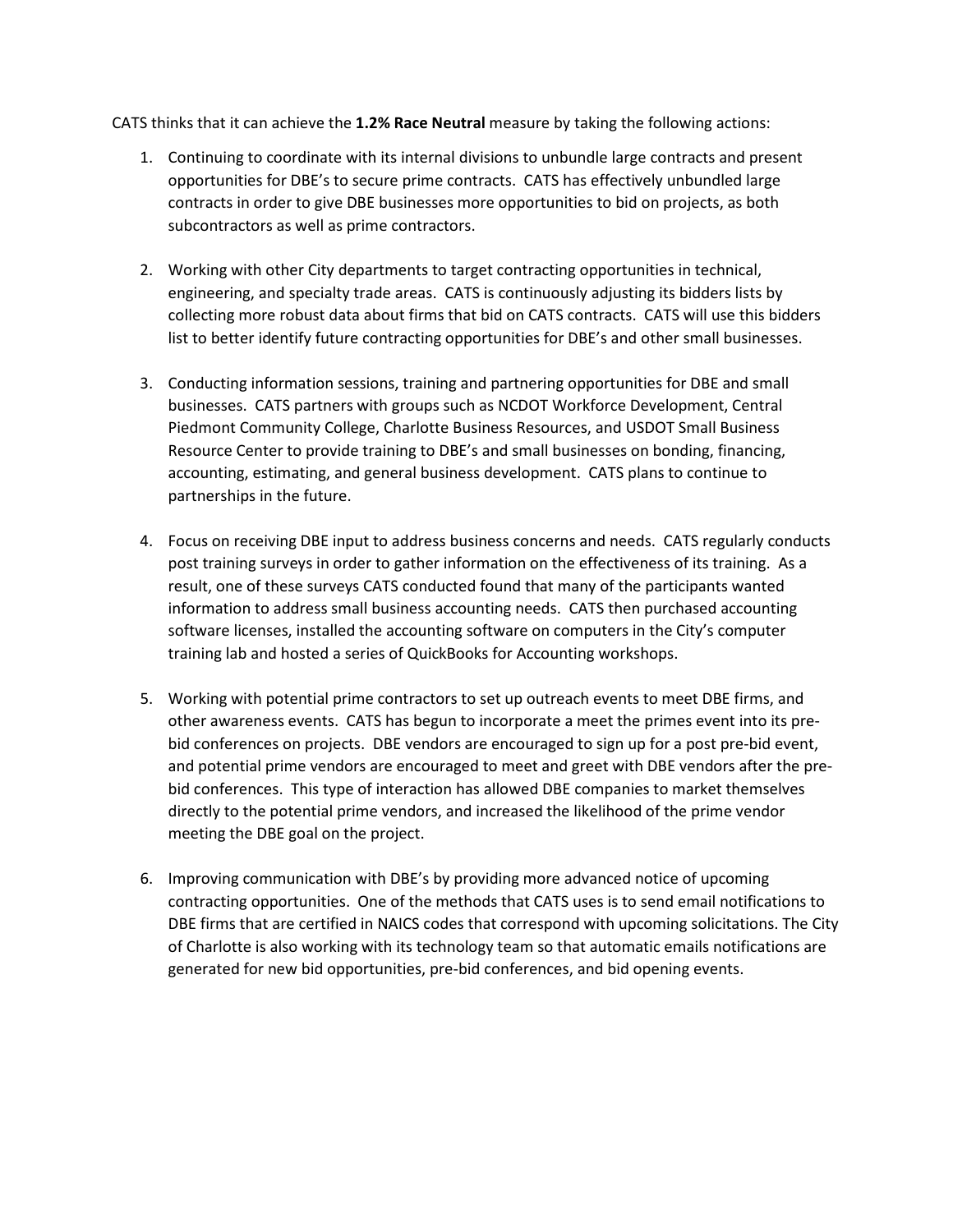# **Public Participation in Setting Overall DBE Goal**

On June 12, 2019, CATS published a notice of a proposed goal of 10.0% as their overall goal for federal fiscal years 2020-2022 in the city's largest newspaper, The Charlotte Observer. CATS also published the goal in the largest Spanish language newspaper La Noticia on June 12. The goal was available for inspection during normal business hours at CATS main office for 30 days following the date of notice and informing the public that CATS would accept comments on the goal for 45 days from the date of the notice

There were no comments received from the public during this period.

The organizations found in the table below were consulted to obtain information concerning availability of DBE's and non-DBE's businesses in establishing the goal. These organizations were chosen based upon their representation of groups which were most likely to participate on the types of projects which are anticipated in the upcoming years.

- Metrolina Minority Contractors Association (MMCA)
- Charlotte Mecklenburg Black Chamber of Commerce
- Carolina's Association of General Contractors
- Latin American Chamber of Commerce of Charlotte
- United Minority Contractors

CATS hosted a DBE outreach event on July 2, 2019 in order to promote its DBE program as well as solicit feedback about its upcoming DBE program goal. (Exhibit 2)

The groups provided very good feedback in which we have incorporated into our plan to achieve. The following is the feedback that we have incorporated

- Improved communications about upcoming opportunities
- Working with small businesses and partnering agencies
- Unbundling contracts in order to allow more prime contracting opportunities
- Focus on receiving feedback from DBE's to address DBE concerns within the community.

CATS has posted its DBE Goal on its website, which can be found here. <https://charlottenc.gov/cats/about/business/Pages/dbe-cbi-mwsbe.aspx>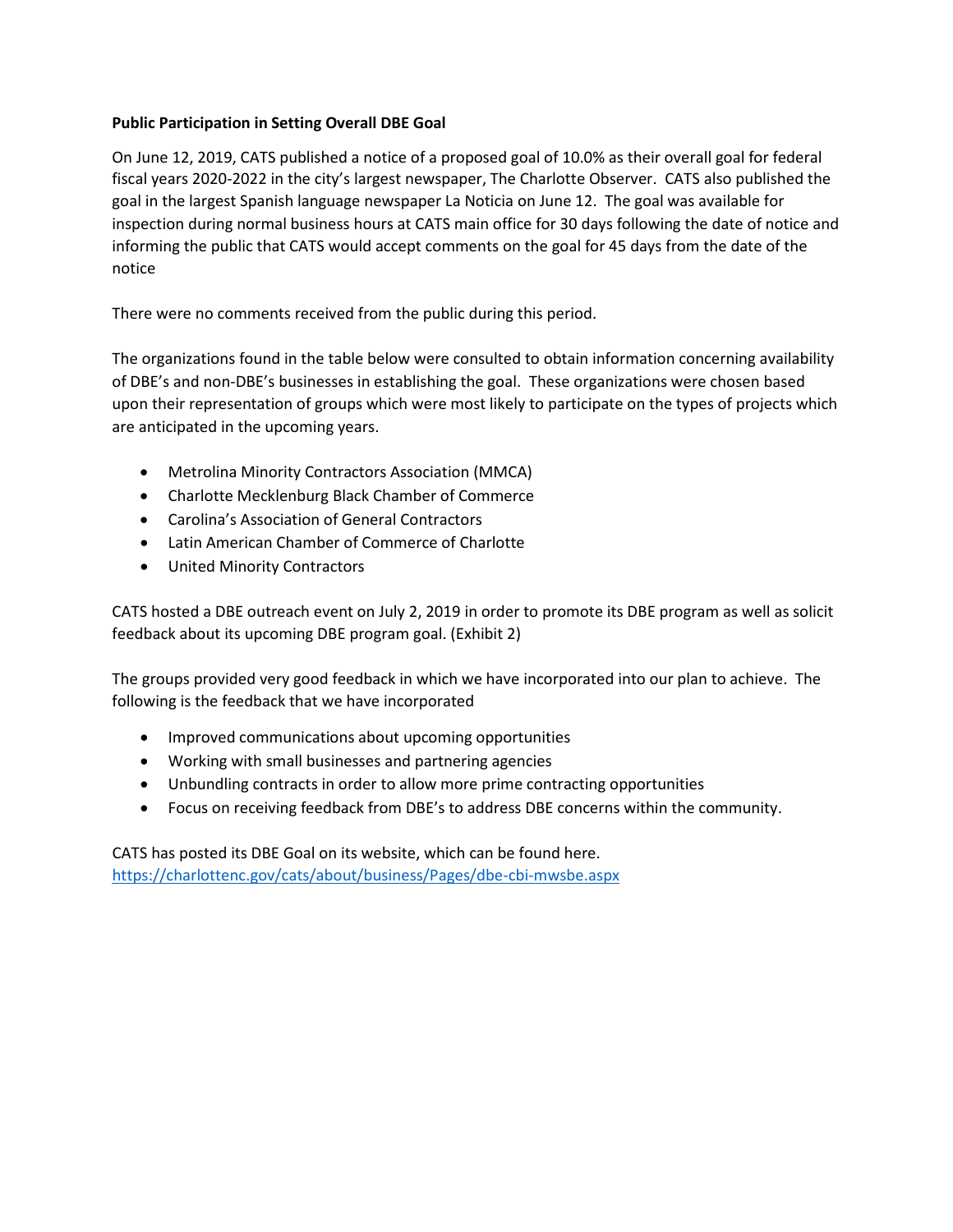### **Exhibit 1**

Public Notifications Advertisements